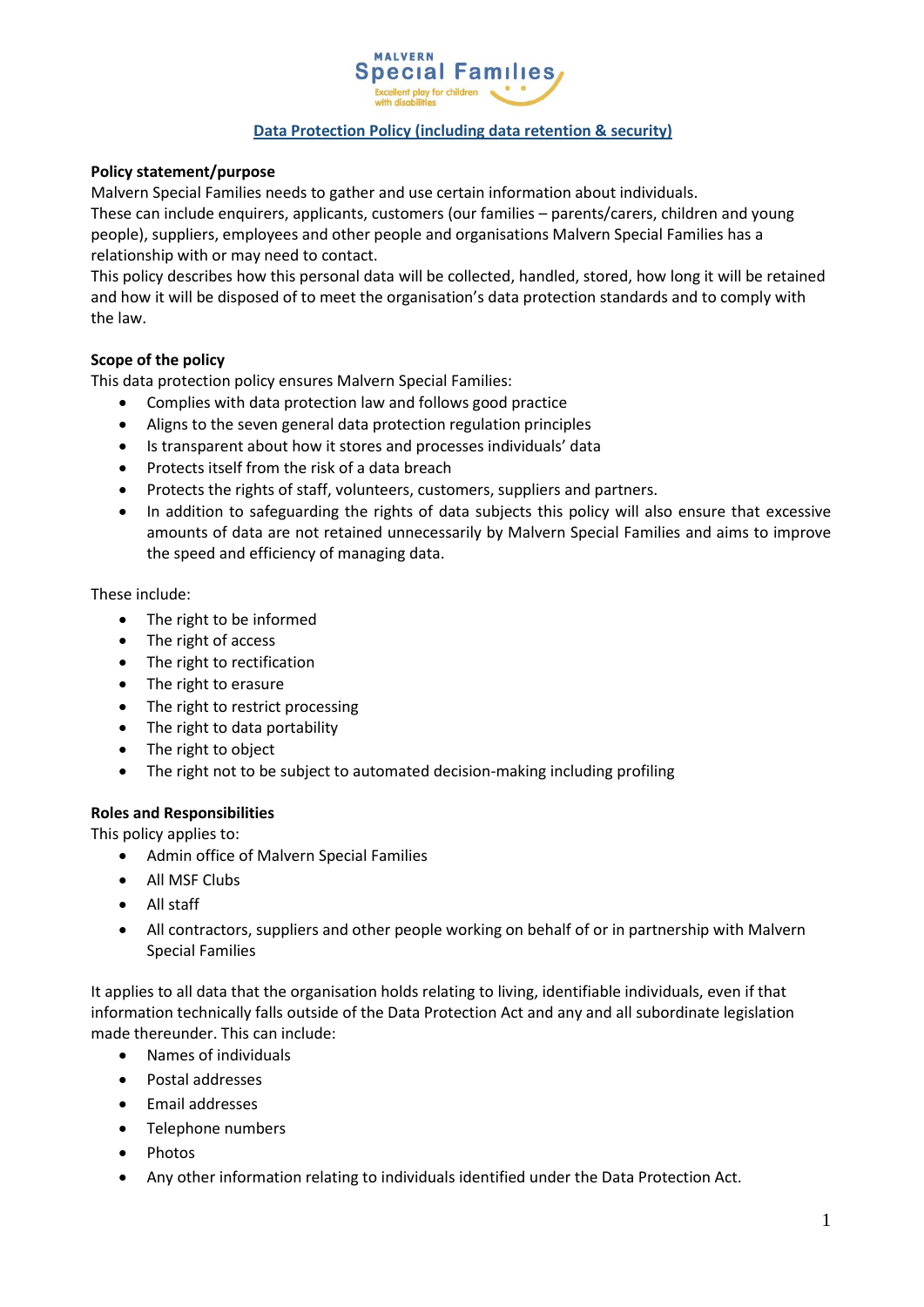Everyone who works for or with Malvern Special Families has responsibility for ensuring that data is collected, stored and handled appropriately.

Each team that handles personal data must ensure that it is managed and processed in line with this policy, data protection principles and local protocols.

However, the following roles have key areas of responsibility:

The **Trustee Board** sets policy so that Malvern Special Families meets it legal obligations. It also checks and approves any contracts or agreements with third parties that may handle sensitive data.

The **Leadership Team (Business Manager & Service Manager)** are the Data Owners and ultimately accountable for delivering the policy so that Malvern Special Families meets its legal obligations

**Staff** managing teams or processes have a Data Stewardship responsibility ensuring teams and processes are compliant with the data protection framework

## The **Data Protection Officer (Business Manager)** is responsible for:

- Monitoring compliance with the General Data Protection Regulation
- Reviewing all data protection procedures and related policies, in line with an agreed schedule
- Keeping the Trustee Board updated about data protection responsibilities, risks and issues
- Reviewing data protection impact assessments
- Cooperating with the supervisory authority and acting as a contact point
- Auditing the record of Malvern Special Families data processing operations

Malvern Special Families **Trustee Board** has a service agreement with a specialist IT company and are responsible for:

- Ensuring all systems, services and equipment used for storing data meet acceptable security standards
- Performing regular checks and scans to ensure security hardware and software is functioning properly
- Evaluating any third-party services Malvern Special Families uses to store and process data

#### **Principles**

- Personal and sensitive data will be kept accurate and up to date
- The only people able to access data covered by this policy will be those who need it to carry out their work. This will be managed via a contractual obligation or solutions such as role based access control
- Data will not be shared informally or disclosed to unauthorised people, either within the organisation or externally
- Malvern Special Families will provide training and support to all employees to help them understand their responsibilities when handling data
- Employees will keep all data secure, by taking sensible precautions and following guidelines
- Data will only be stored securely as defined in the process guidance issued by the Information Commissioner's Office.
- Strong passwords will be used and they will never be shared
- Data will be regularly reviewed and updated if it is found to be out of date. If it has reached the end of its retention period, it will be deleted and securely disposed of
- Data will be securely backed up
- Data must be password encrypted before being transferred electronically or via removable media (CD, DVD, USB etc.)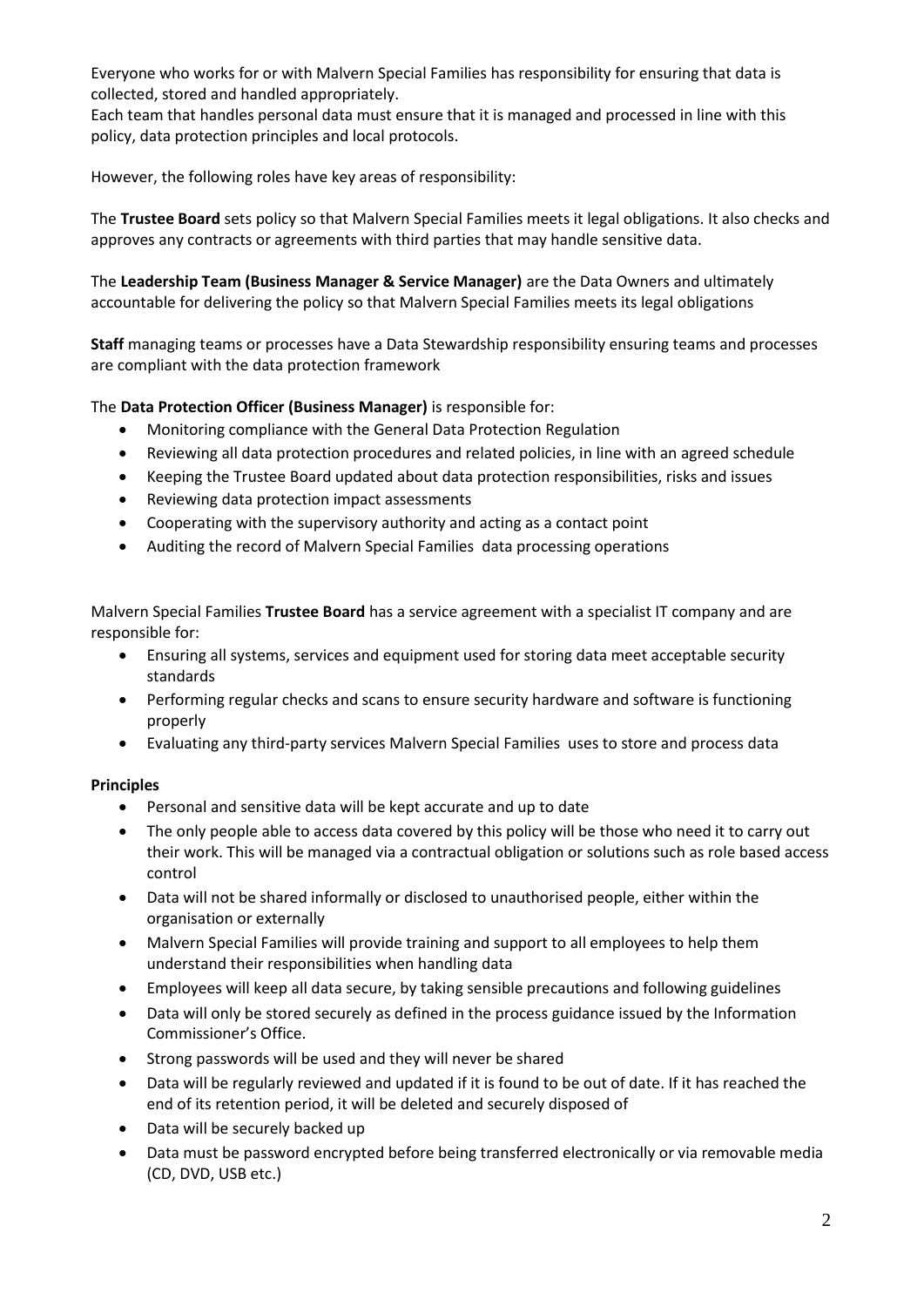- Personal data will never be transferred outside of the European Economic Area without appropriate approval
- Data will not be retained longer than is necessary

All individuals who are the subject of personal data held by Malvern Special Families are entitled to:

- Have access to their personal data and supplementary information processed and held by Malvern Special Families
- Request a copy of their information
- Be informed how to keep any information held up to date
- Be informed how the organisation is meeting its data protection obligations

In certain circumstances, known as exemptions or derogations, the Data Protection Act allows personal data to be disclosed without the consent of the individual. Under these circumstances Malvern Special Families may disclose the requested data. Prior to disclosure, we will ensure the request is legitimate.

## **Data use**

Personal data is of no value to Malvern Special Families unless the organisation can make use of it. However, it is when personal data is accessed and used that it can be at the greatest risk of loss, corruption or theft:

- Employees must ensure the screens of their computers are always locked when unattended
- Personal data must not be shared informally. In particular, it should never be sent in the body of any email as this form of communication is not secure and open to sharing with the wrong party
- The Business Manager will offer support and explain how to send data to authorised external contacts
- Employees must not save copies of personal data to their own computers. Always access and update the central copy (Cloud based) of any data.
- All data stored in electronic form, and in particular personal data, should be stored securely using passwords.
- All data stored in hardcopy format or electronically on removable physical media, and in particular personal data, should be stored securely in a locked box, drawer, cabinet, or similar.
- Personal data should not be taken from the Childcare Provision without agreement for transport and storage. They must never be left attended in cars or opened on public transport. If it is necessary to take them home due to not returning to the Childcare Provision, they must be stored in a lockable box at all times and returned to the Childcare Provision at the earliest opportunity.
- All paper based personal data (including files, or duplicate copies of information) that are no longer needed at the Childcare Provision should be shredded on site or returned securely to the office where they will be shredded.
- No data, and in particular personal data, should be transferred to any computer or mobile device (including but not limited to laptops, tablets, smartphones) personally belonging to an employee, unless in exceptional circumstances with the formal written approval of the Business Manager and in the event of such approval, strictly in accordance with all instructions and limitations described at the time the approval is given, and for no longer than is absolutely necessary.
- Personal data may only be transferred to devices belonging to agents, contractors or other parties working on behalf of Malvern Special Families where the party in question has agreed to comply fully with the Company's Data Protection Policy and the GDPR.

Malvern Special Families aims to ensure that individuals are aware that their data is being processed and that they understand:

- Who the data controller is
- The purpose or purposes and legal basis/bases for which information will be processed
- Categories of personal data
- Any recipient or categories of recipients of the personal data
- Details of transfers to countries outside of economic union and appropriate safeguards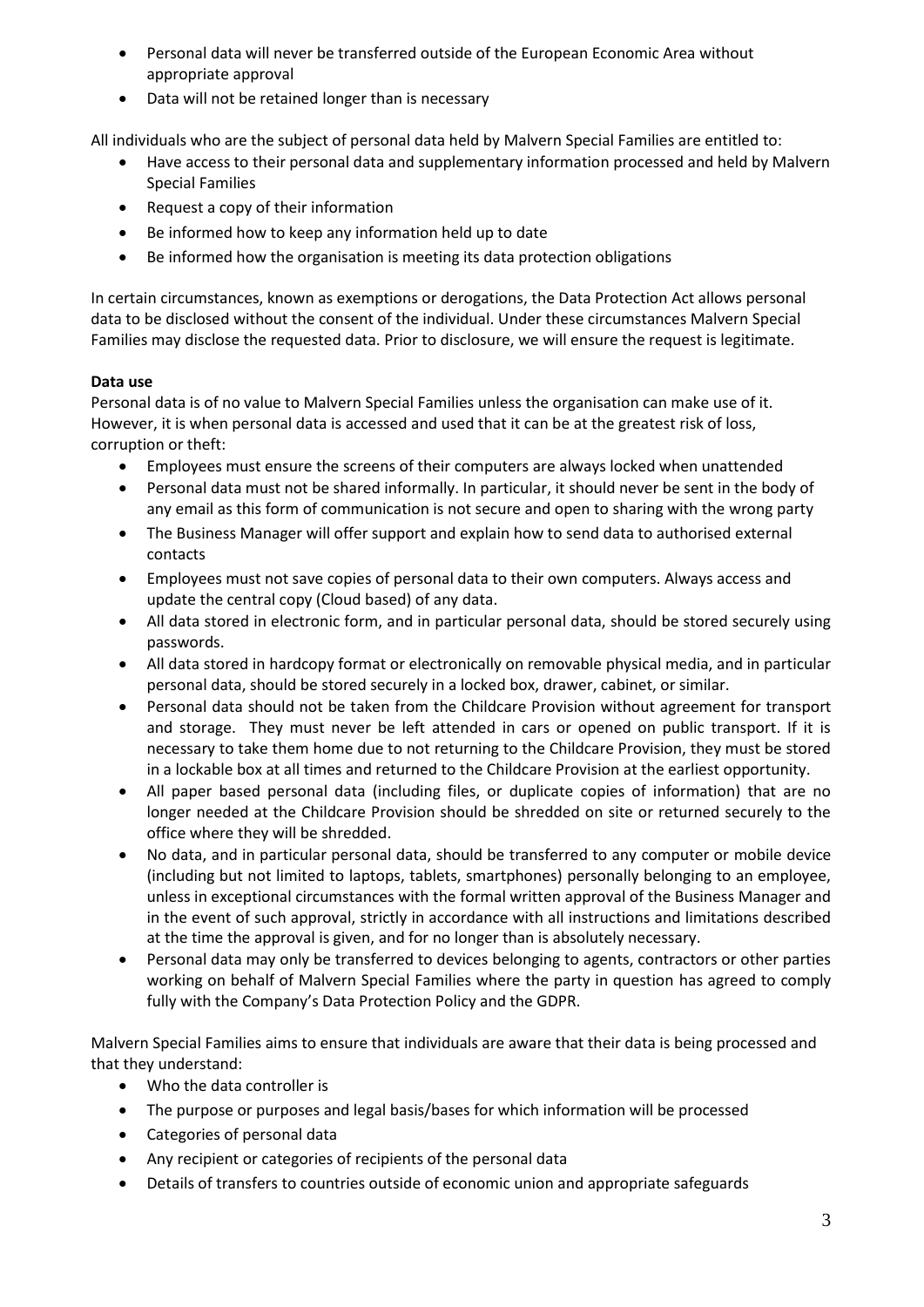- Retention period or criteria used to determine the retention period
- The existence of each of data subject's rights
- The right to withdraw consent at any time, where relevant
- Their right to complain to the Information Commissioner's Office
- The source the personal data originates from and whether it came from publicly accessible sources
- Whether the provision of personal data is part of a statutory or contractual requirement or obligation and possible consequences of failing to provide the personal data
- The existence of automated decision making, including profiling and information about how decisions are made, the significance and the consequences

## **Using images of children**

We may take photographs of the children at our clubs and events. We may use these images in individual children's Journals (a record of their journey through our Clubs), our club prospectus or in other printed publications that we produce, as well as on our website or on social media. We may also make video recordings, for monitoring, publicity or other educational use.

From time to time, our clubs may be visited by the media who will take photographs or film footage of a special event. The children and young people will often appear in these images, which may appear in local or national newspapers, or on televised news programmes.

To comply with the Data Protection Act we need parental/carer permission before we can photograph or make any recordings a child.

MSF have an information sharing section in the parent contract available to all parents and carers and consents issued to parents when they complete the annual Registration forms.

## **Data Disposal**

Upon the expiry of the data retention periods set out in Appendix 1 attached to this policy, or when a data subject exercises their right to have their personal data erased, personal data shall be deleted, destroyed or otherwise disposed of as follows:

- Personal data stored electronically shall be deleted
- Personal data in hardcopy form shall be shredded

#### **Data Retention**

As stated above, and as required by law, Malvern Special Families shall not retain any personal data for any longer than is necessary in light of the purpose(s) for which that data is collected, held, and processed.

Different types of personal data, used for different purposes, will necessarily be retained for different periods **(**and its retention periodically reviewed), as set out in Appendix 1.

When establishing and/or reviewing retention periods, the following shall be taken into account:

- The objectives and requirements of Malvern Special Families
- The type of personal data in question
- The purpose(s) for which the data in question is collected, held, and processed
- Malvern Special Families legal basis for collecting, holding, and processing that data
- The category or categories of data subject to whom the data relates

If a precise retention period cannot be fixed for a particular type of data, criteria shall be established by which the retention of the data will be determined, thereby ensuring that the data in question, and the retention of that data, can be regularly reviewed against those criteria.

Notwithstanding the following defined retention periods, certain personal data may be deleted or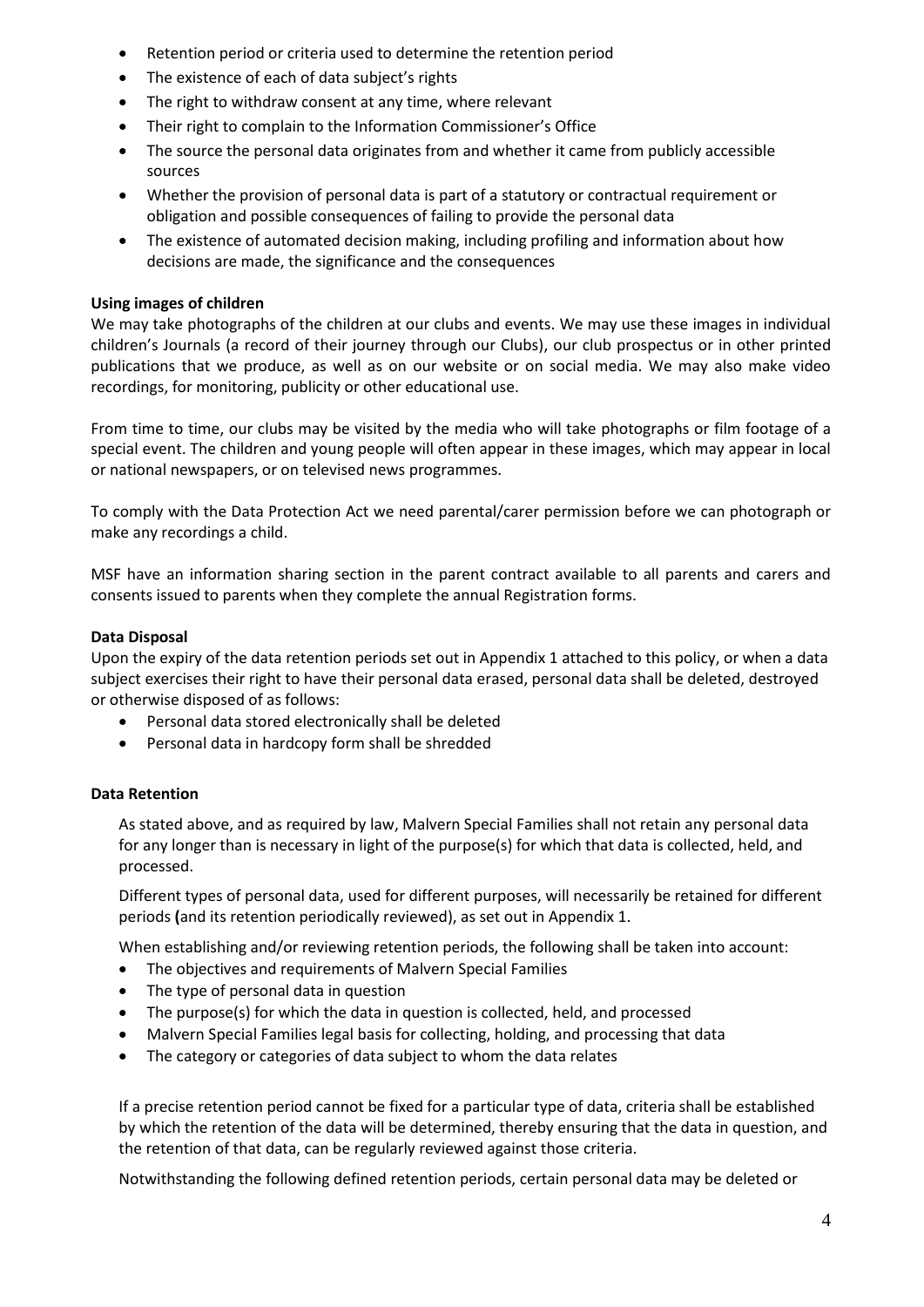otherwise disposed of prior to the expiry of its defined retention period where a decision is made by the Trustee Board to do so (whether in response to a request by a data subject or otherwise).

## **Definitions**

For the purposes for the General Data Protection Regulations, Article 4 of Regulation (EU) 2016/679 of the European Parliament and of the Council of 27 April 2016 lists the definitions

#### **Equality and diversity**

We are committed to respecting diversity in all aspects of our work and we will not tolerate any form of discrimination.

#### **Recording and monitoring**

The success of the application of this policy will be measured by the level of data protection compliance within Malvern Special Families. This will be measured by the Business Manager undertaking quarterly audits within the organisation. This will be used, alongside discussion of Data Protection at every Trustee meeting to keep the Trustee Board updated about data protection responsibilities, risks and issues.

#### **Commitment & review**

The policy will be reviewed at least annually and/or whenever there are changes to data protection legislation.

The Trustee Board looks to the support and professionalism of staff at all levels in making this policy truly effective. The effectiveness of this general statement of intent and other specific policies and procedures in use, will be regularly reviewed and revised as and when necessary.

Approved by the Trustee Board of Malvern Special Families Dated 11 June 2018